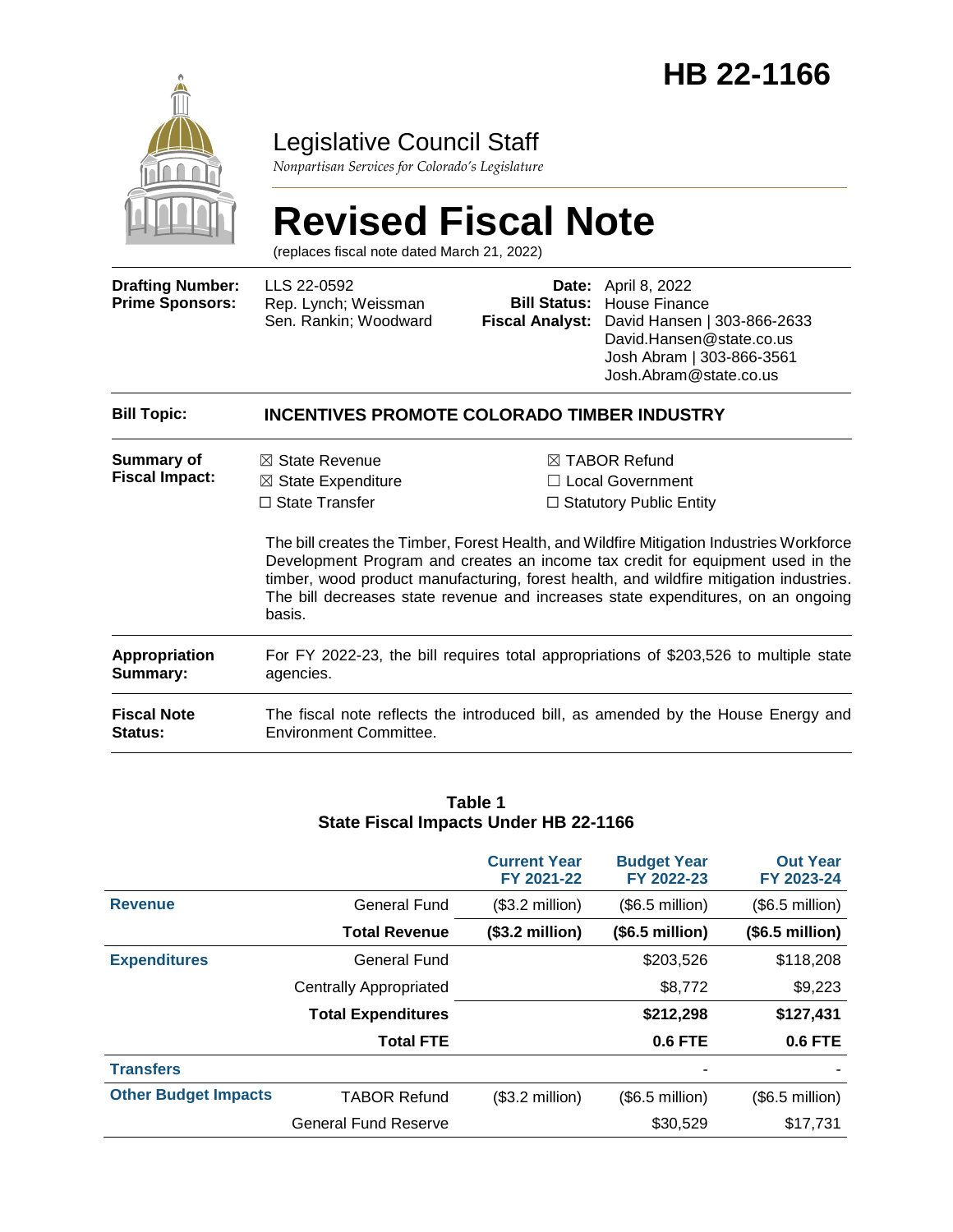### Page 2<br>April 8, 2022 **HB 22-1166**

#### **Summary of Legislation**

The bill creates the Timber, Forest Health, and Wildfire Mitigation Industries Workforce Development Program in the Colorado State Forest Service (CSFS) to provide incentives to businesses and non-profit entities to hire interns through partial reimbursement of the cost to employ the intern. The CSFS must adopt rules and procedures for administering the internship program. The bill sets minimum criteria for the CSFS to use in selecting qualified business and internships to support with grant funds. The internship program may reimburse a qualified timber business up to 50 percent of the actual cost to employ the intern.

The bill creates a nonrefundable income tax credit for tax years 2022 through 2026 for businesses involved in forestry, logging, timber, wood product manufacturing, forest health, and wildfire mitigation. The tax credit applies to purchases of the following:

- mechanized equipment that is used for harvesting, skidding, processing, and loading trees;
- trucks and trailers used for hauling logs;
- equipment used to manufacture wood products;
- equipment used in small-diameter tree removal and processing; and
- equipment used in prescribed burning.

The tax credit is valued at 20 percent of the purchase cost for qualifying items, capped at \$10,000. The bill places preference on equipment and vehicles produced in Colorado or that are electric powered. The credit may be carried forward for up to five years.

#### **State Revenue**

The bill is expected to decrease General Fund revenue by \$3.2 million in FY 2021-22, and \$6.5 million in FY 2022-23, with similar impacts in subsequent years as explained below.

**Income tax credit for equipment related to forestry, logging, timber, wood product manufacturing, forest health, and wildfire mitigation.** In 2020, there were an estimated 500 employer firms in Colorado involved in logging, sawmills, and wood product manufacturing based on data from the U.S. Bureau of Labor Statistics Quarterly Census of Employment and Wages (QCEW), the U.S. Census Bureau's Economic Census. Additionally, another 100 employer firms involved in tree removal services for wildfire mitigation may claim the tax credit based on QCEW data and industry research. The number of employers in the state has fluctuated little through the last economic expansion and is assumed constant through the analysis period. Based on data from the Economic Census, employer firms engaged in wood product manufacturing spent an average of \$127,000 each year for capital expenditures on structures, machinery, and vehicles. This analysis assumes that 100 percent of employer firms claim the maximum tax credit each year.

Taxpayers eligible under the bill could include firms without employees. In 2019, there were 415 sole proprietors based on data from the Department of Revenue. Based on business receipts statistics for proprietors from the Internal Revenue Service compared with employer firms, and assuming capital expenditures represent a similar proportion of expenses for proprietors, each proprietor is estimated to claim 20 percent of qualifying purchases, or about \$1,100 each tax year.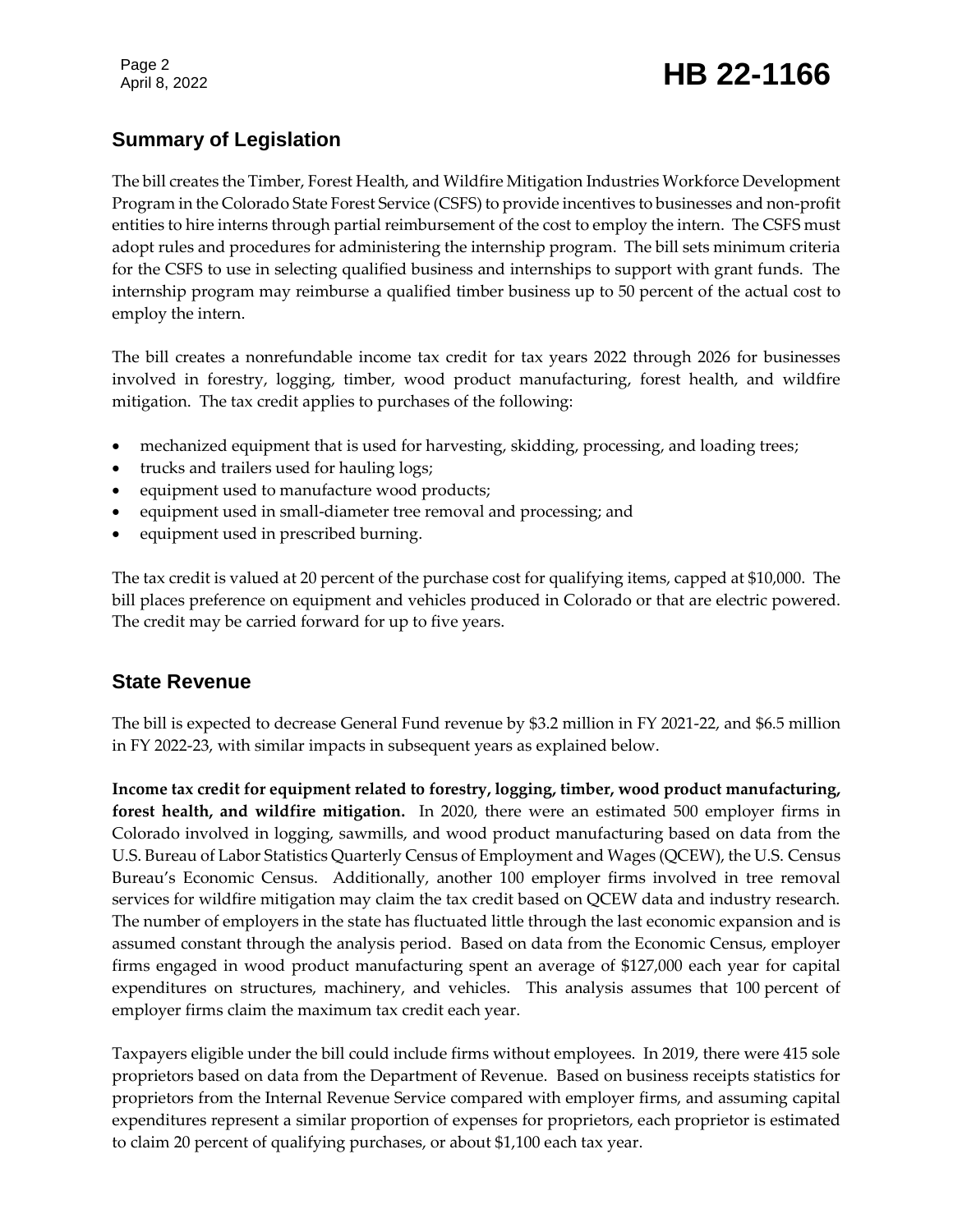Assuming that tax liability for each business claiming the income tax credit exceeds the value of the credit, the bill will reduce General Fund revenue by \$3.2 million in FY 2021-22 (half-year impact), and \$6.5 million in FY 2022-23, with similar impacts in subsequent years. To the extent that employer firms claim less than the maximum allowable credit or the credit is carried-forward and claimed against income tax in subsequent years, the timing and magnitude of the revenue impact will vary.

#### **State Expenditures**

The bill increases state General Fund expenditures by \$212,298 in FY 2022-23 and \$127,431 in FY 2023-24, with similar impacts in future years. Expenditures are shown in Table 2 and detailed below.

|                                             |                   | FY 2022-23     | FY 2023-24     |
|---------------------------------------------|-------------------|----------------|----------------|
| <b>Colorado State Forest Service</b>        |                   |                |                |
| <b>Personal Services</b>                    |                   | \$23,295       | \$31,059       |
| <b>Operating Expenses</b>                   |                   | \$675          | \$675          |
| <b>Capital Outlay Costs</b>                 |                   | \$6,200        |                |
| Timber Industry Internship Reimbursements   |                   | \$75,000       | \$75,000       |
| Centrally Appropriated Costs <sup>1</sup>   |                   | \$6,095        | \$7,794        |
| FTE - Personal Services                     |                   | 0.4 FTE        | 0.5 FTE        |
| <b>CSFS Subtotal</b>                        |                   | \$111,265      | \$114,528      |
| <b>Department of Revenue</b>                |                   |                |                |
| <b>Personal Services</b>                    |                   | \$7,523        | \$4,770        |
| <b>Operating Expenses</b>                   |                   |                |                |
| <b>Capital Outlay Costs</b>                 |                   |                |                |
| <b>Computer and User Acceptance Testing</b> |                   | \$49,468       |                |
| GenTax Computer Programming                 |                   | \$22,500       |                |
| Office of Research and Analysis             |                   | \$6,400        | \$6,400        |
| Postage and Document Management             |                   | \$12,465       | \$304          |
| Centrally Appropriated Costs <sup>1</sup>   |                   | \$2,677        | \$1,429        |
| FTE - Personal Services                     |                   | 0.2            | 0.1            |
| <b>DOR Subtotal</b>                         |                   | \$101,033      | \$12,903       |
|                                             | <b>Total Cost</b> | \$212,298      | \$127,431      |
|                                             | <b>Total FTE</b>  | <b>0.6 FTE</b> | <b>0.6 FTE</b> |

#### **Table 2 Expenditures Under HB 22-1166**

<sup>1</sup> *Centrally appropriated costs are not included in the bill's appropriation.*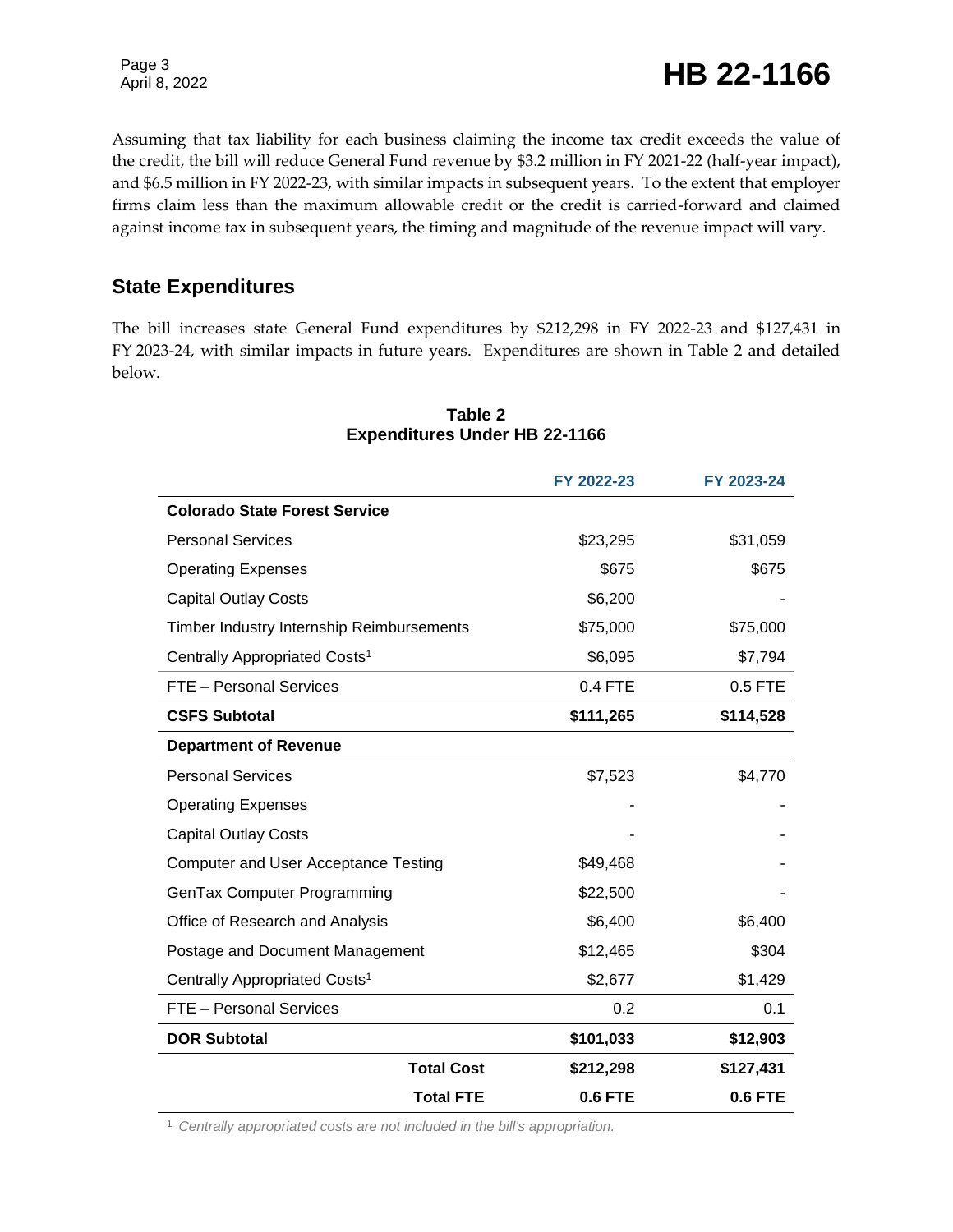## Page 4<br>April 8, 2022 **HB 22-1166**

**Colorado State Forest Service.** The bill requires the CSFS to adopt rules and administer an internship program in partnership with the timber industry. Creating the program will require new staff to develop application procedures, establish review and evaluation criteria for internship reimbursement requests, and to manage and track reimbursements for program accountability. Total reimbursement funding is at the discretion of the General Assembly. Assuming that the CSFS awards 15 reimbursements annually at \$5,000 each, reimbursements from the program are \$75,000.

**Department of Revenue.** The Department of Revenue will require personal services to review and process returns claiming the new income tax credit and to resolve errors in returns. The credit will require one-time GenTax computer programming changes that will require 100 hours of work billed at a contractor rate of \$225 per hour in FY 2022-23. Computer and user acceptance testing associated with the programming changes will result in an additional cost of \$49,468 in FY 2022-23. The Office of Research and Analysis will also incur additional costs, an estimated \$6,400 in FY 2022-23 and subsequent years, to track and report on the new and expanded tax expenditures. Lastly the department will have an increase in expenditures for postage and document management, with funds reappropriated to the Department of Personnel and Administration.

**Centrally appropriated costs.** Pursuant to a Joint Budget Committee policy, certain costs associated with this bill are addressed through the annual budget process and centrally appropriated in the Long Bill or supplemental appropriations bills, rather than in this bill. These costs, which include employee insurance and supplemental employee retirement payments, are shown in Table 2.

#### **Other Budget Impacts**

**TABOR refunds.** The bill is expected to decrease the amount of state revenue required to be refunded to taxpayers by the amounts shown in the State Revenue section. This estimate assumes the March 2022 Legislative Council Staff revenue forecast. A forecast of state revenue subject to TABOR is not available beyond FY 2023-24. Because TABOR refunds are paid from the General Fund, decreased General Fund revenue will lower the TABOR refund obligation, but result in no net change to the amount of General Fund otherwise available to spend or save.

**General Fund reserve.** Under current law, an amount equal to 15 percent of General Fund appropriations must be set aside in the General Fund statutory reserve beginning in FY 2022-23. Based on this fiscal note, the bill is expected to increase the amount of General Fund held in reserve by \$30,529 in FY 2022-23 and \$17,731 in FY 2023-24, which will decrease the amount of General Fund available for other purposes.

#### **Effective Date**

The bill takes effect 90 days following adjournment of the General Assembly sine die, assuming no referendum petition is filed, except the income tax credit takes effect January 1, 2022.